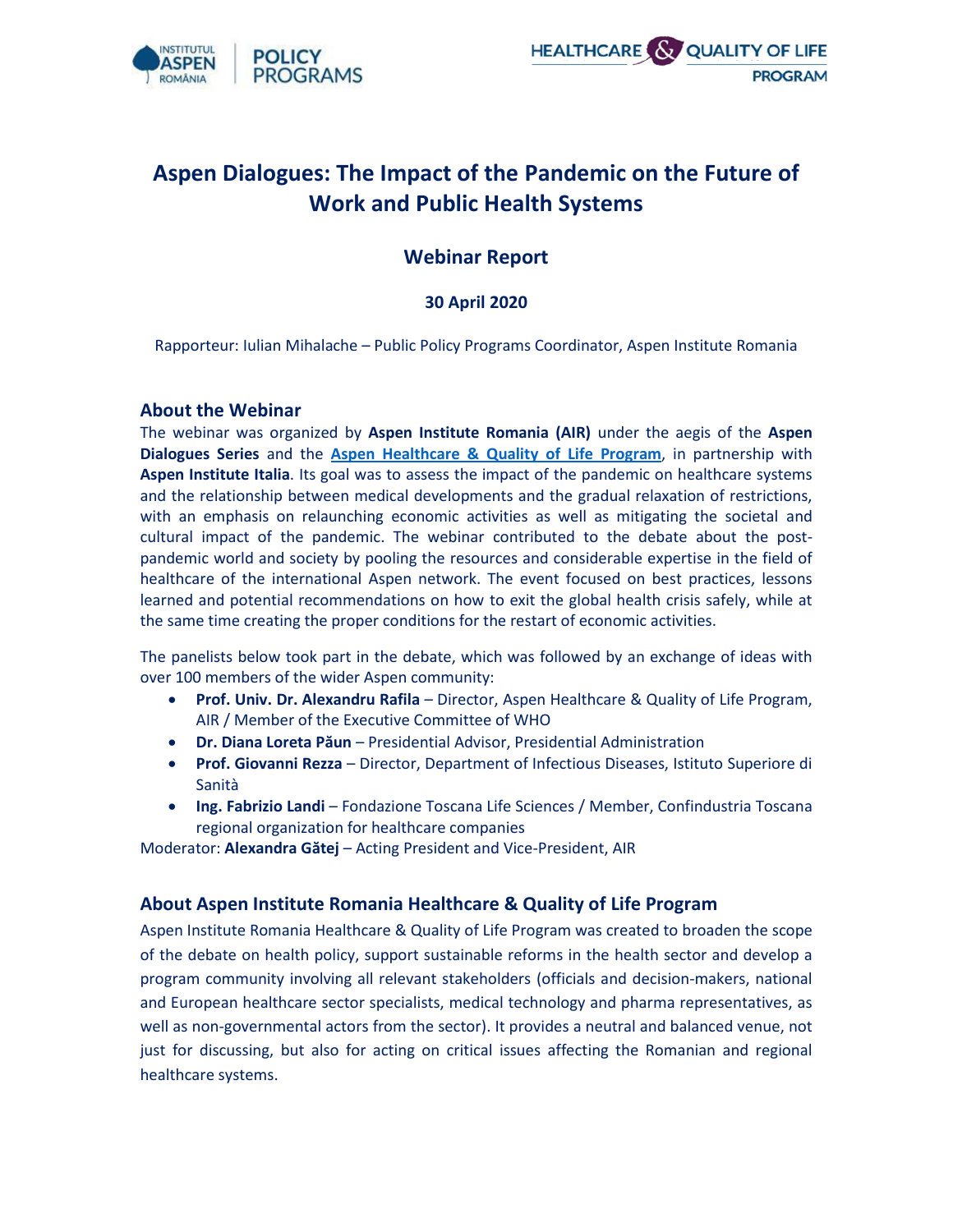



## **Key Take-aways, Lessons Learned and Policy Recommendations**

The panelists identified and described **three phases of the pandemic**, based on the type of medical support available to public health authorities:

- ➢ **Phase I** is the stage where public health authorities are **unprepared for the pandemic**, lack diagnosis solutions to identify cases and fail to implement social separation measures.
- ➢ **Phase II**, in which we are now, implies the **existence of diagnostic tools which give an ability to identify cases and the extent of infections**. Authorities are also implementing social separation measures which are dramatically reducing the infection rate.
- ➢ **Phase III** is the phase where social separation becomes less important because, in addition to diagnosis tools, there will be **effective medicines** as treatment as well as **prevention in the form of a vaccine**.

Speakers further discussed **lessons learned** so far from the pandemic, bearing in mind the experience of the Italian case and the input of Romanian authorities and experts. They emphasized a **gradual relaxation** of the current restrictions. Key take-aways include:

- $\triangleright$  A hospital-centric approach is not effective against the pandemic, because clusters of high infection rates are formed in hospitals. Instead, a **territory-based approach** is preferred: authorities must identify areas where infections are concentrated and focus on treating patients there, while imposing strict social separation measures. A strong territorial presence and widespread testing of close contacts of infected persons reduces the number of people attending hospital.
- ➢ **Social separation has proved effective and highly necessary**, both in the case of Italy and Romania. In Italy, the virus was only discovered after it had already been present for 3 to 4 weeks. Thus, social distancing measures were applied too late with dire consequences.
- ➢ **Restrictions can be relaxed but only gradually and in a controlled manner**, particularly when it comes to workspaces and social life. It is too risky to lift all restrictions at once, so this will have to be done in steps.
- ➢ **Continuous monitoring** of the situation is required during each relaxation measure. A poorly managed transition can threaten gains achieved with overwhelming efforts.
- $\triangleright$  Decision-makers and the public need to realize that, if infections rise again after any of the implemented relaxation measures, society must return to strict social separation. A return to stricter measures can be done on a territorial basis, if some geographical areas show an increased number of infections again.

Special attention was paid to the **future relaxation measures in Romania**, to be put in place starting May 15<sup>th</sup>. Authorities in Romania are working on a calendar of measures, and the National Public Health Institute is working on protocols for how to carry out each type of activity. However, people must be prepared for a reversal of the measures in case the relaxation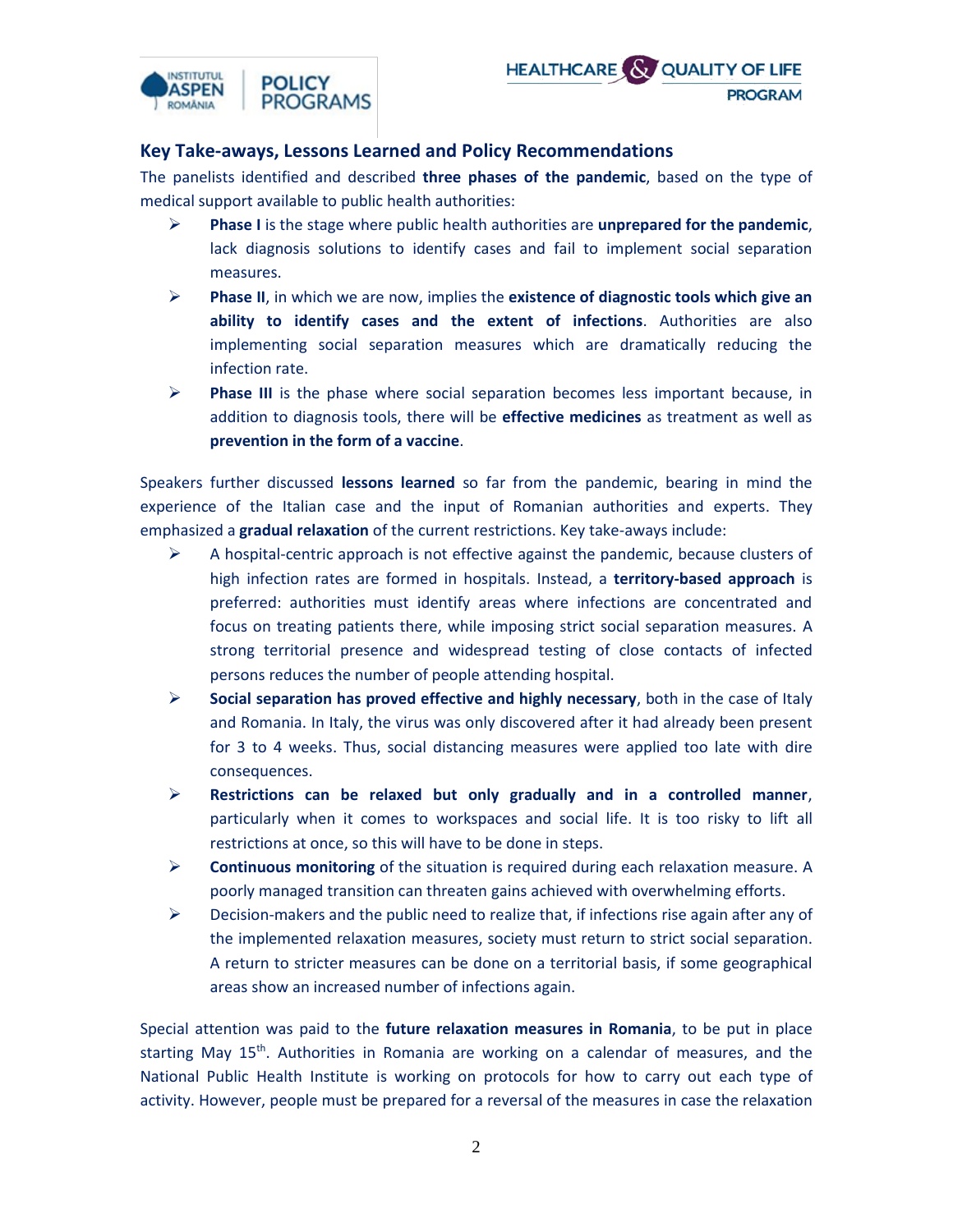



backfires. **Restrictions will be eased gradually** in order to give authorities time to assess their effects, in line with the WHO guidelines of 2 weeks between each measure is implemented. The optimal **order of lifting restrictions** should be:

- 1. The gradual resumption of **economic activities**.
- 2. The resumption of **commercial activities**.
- 3. The resumption of **social activities**.
- 4. Reopening of **schools and universities**.
- 5. Allowing **mass gatherings**, with a gradual increase in the number participants.

Discussions also focused on the **future of work** in the context of the pandemic and on **and how to create the proper conditions to relaunch economic activities safely**. It was underlined that the authorities should give guidance to businesses on how to get back to work safely, minimize risks and avoid the spread of the infection. **The importance of extensive guidelines or manuals for workplaces was emphasized**. For companies to apply preventive measures, such guidelines should include information on the virus and symptoms, how it is spread and how it survives on various surfaces. They should also give guidance for cleaning and disinfections. Furthermore, there must be recommendations on what to do in case one worker is tested positive with the virus. Companies will also need someone in charge of implementing and enforcing the new rules. It is important to make sure these guidelines are implemented and to measure their impact.

In terms of best practices for companies, the WHO recommends **preventive measures** such as physical distancing, and providing hand-washing facilities and necessary equipment for strict hygiene conditions, such as face masks and gloves, as well as adequate ventilation. When it comes to spacing rules, it is unlikely open spaces will disappear. However, it is important to decrease the number of people present in the same room, for instance by organizing work in shifts, and to ensure a one-meter distance between workers. An **epidemiological triage** could also provide a critical preventive measure, for instance by ensuring thermal monitoring or questionnaires on symptoms.

To ensure economic activities are relaunched safely, the importance of **innovative technologies** which are already starting to be implemented was emphasized. **Teleworking** will be encouraged as it will mitigate risks by reducing the number of people at work and using public transport.

Discussions also focused on **the impact of the pandemic on public health systems and on future requirements for the Romanian health system**. A common challenge for every country in the world will be to reevaluate their healthcare system from scratch after the crisis, in order to consolidate their capacity for prevention and response in emergency situations or pandemics. For Romania, it is imperative to **increase the financing of the healthcare system** for its response to the pandemic, both from national and external sources such as EU emergency funds. At the start of the pandemic, the pressure on the Romanian health system was enormous due to the lack of medicines and equipment, which were procured in record time. An area which can be